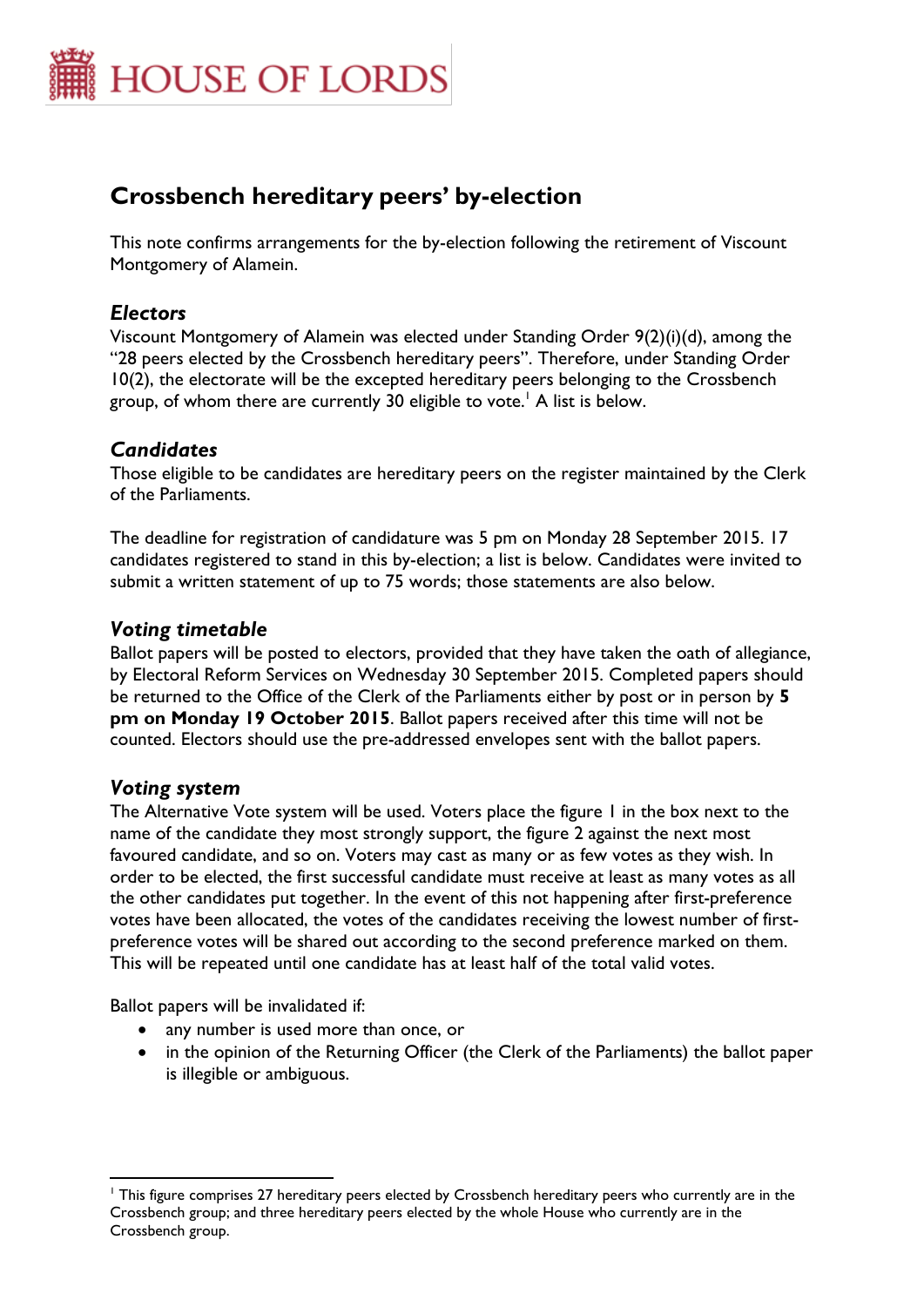# *Results*

The count will be conducted by Electoral Reform Services.

The result will be announced in the House of Lords chamber by the Clerk of the Parliaments at a convenient moment (likely to be after oral questions) on Tuesday 20 October 2015.

The full results, including the number of first-preference votes cast for each candidate and the position after each transfer of votes, will be available in the Printed Paper Office and the Library soon after the announcement by the Clerk of the Parliaments. The results will also be published online at [www.parliament.uk](http://www.parliament.uk/)

28 September 2015 **David Beamish** 

*Clerk of the Parliaments*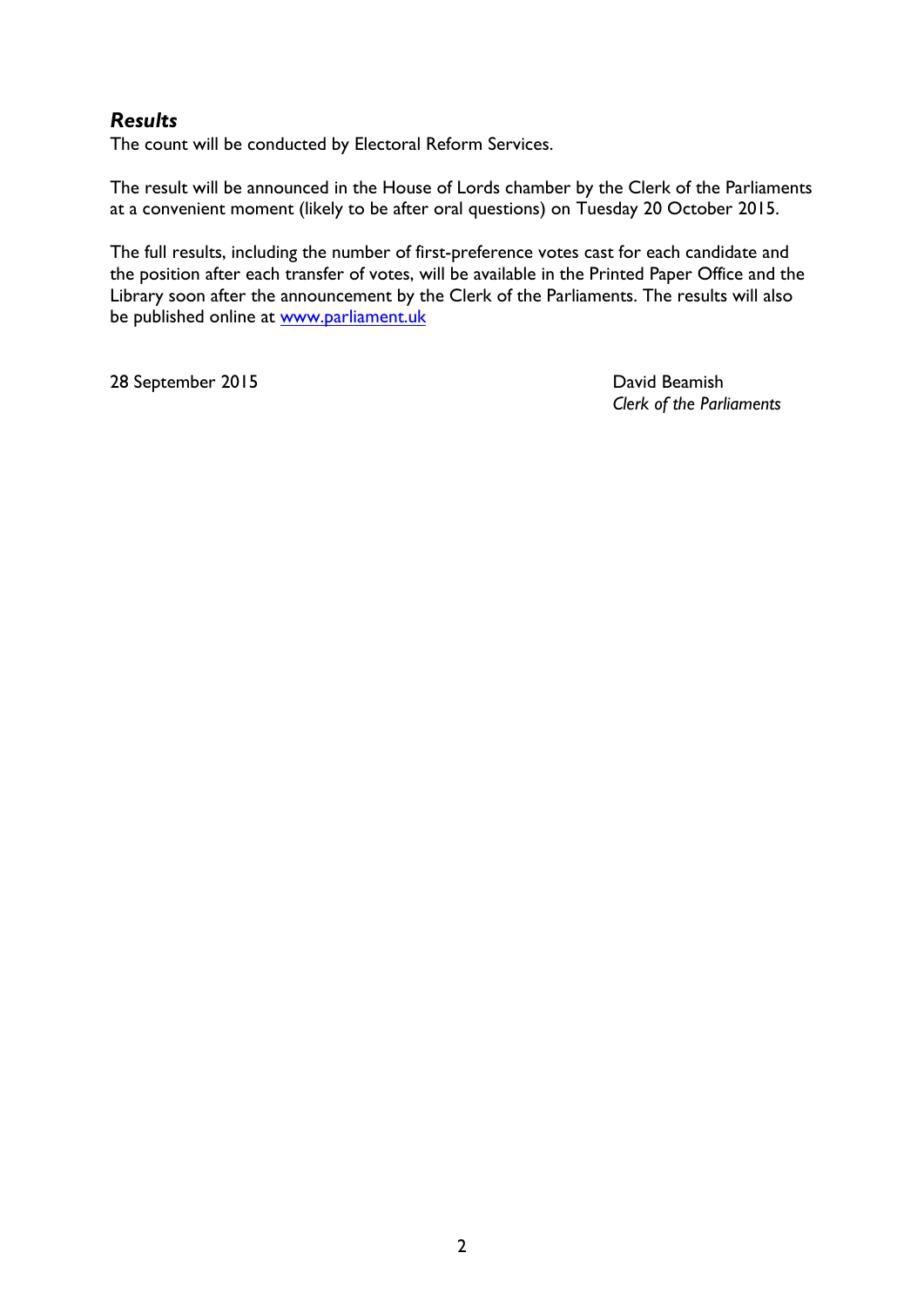#### **List of electors**

*Elected by a party or group and sitting as Crossbench peers.* 

| Aberdare, L.           | Mountevans, L.           |
|------------------------|--------------------------|
| Baldwin of Bewdley, E. | Northbourne, L.          |
| Bridges, $L^2$         | Palmer, L.               |
| Brookeborough, V.      | Peel, E.                 |
| Clancarty, E.          | Rosslyn, E.              |
| Craigavon, V.          | Russell of Liverpool, L. |
| Cromwell, L.           | St John of Bletso, L.    |
| Erroll, E.             | Sandwich, E.             |
| Freyberg, L.           | Slim, V.                 |
| Greenway, L.           | Somerset, D.             |
| Hylton, L.             | Stair, E.                |
| Kinnoull, E.           | Thurlow, L.              |
| Listowel, E.           | Walpole, L.              |
| Lytton, E.             |                          |

*Elected by the whole House and sitting as Crossbench peers:* Colville of Culross, V. Falkland, V. Mar, C.

#### **List of candidates**

Albemarle, E. Aldington, L. Cadman, L. Clifford of Chudleigh, L. Cork and Orrery, E. (*L. Boyle*) Darling, L. Harlech, L. Hood, V. Lloyd-George of Dwyfor, E. Massereene and Ferrard, V. (*L. Oriel*) Monson, L. Napier and Ettrick, L. Oaksey, L. Rutland, D. Southampton, L. Sudeley, L. Vaux of Harrowden, L.

 2 Lord Bridges has not yet taken the oath of allegiance in this Parliament and will receive a ballot paper only if he does so by 19 October 2015.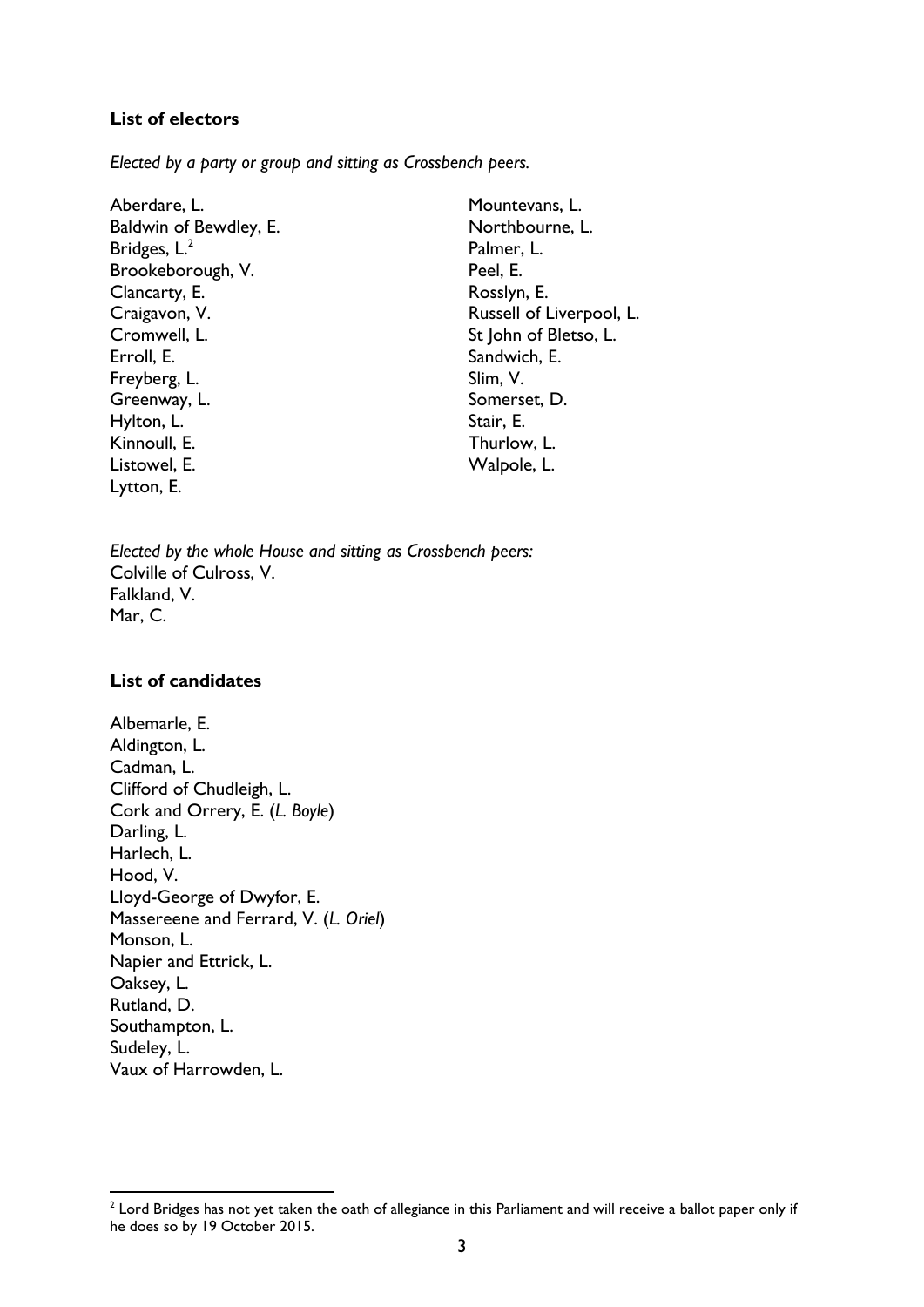## **Candidature statements**

#### **Albemarle, E.**

Two decades of experience in the creative industries, much of which was spent abroad. Currently living in Sussex, splitting time between land-management and design consulting. Was a Crossbench peer between 1986–1999. Willing to participate fully in the duties of the House. Able to dedicate time and effort required to fulfil the role. I would value bringing creative experience to committee work and possibly future debates.

#### **Aldington, L.**

Europe and finance are my main interests. I attended INSEAD, and was Chairman of Deutsche Bank, London for 8 years; that has given me insights into the EU, particularly Germany.

I chaired the RA's Investment and New College Development Committee for 5 years; today I chair Ditchley's Finance Committee.

I have no political allegiance; a home in SW1 permits good attendance.

## **Cadman, L.**

[No statement submitted.]

## **Clifford of Chudleigh, L.**

10 years' service in Coldstream Guards was terminated by an accident leaving me severely visually impaired (disabled); experiences valuable when Crossbench Peer 1989–1999. Qualified at RAC Cirencester before managing 3,000-acre estate (retired July 2015). Remit covered agriculture, silviculture, leasing, upkeep of residential and business tenancies (aggregates, landfill, recycling); created 11-unit light industrial site.

Regular communication with planning departments.

Facilitated local sports, leisure clubs.

Vice-President, Devon Scouts.

President, SENSE Southwest, Teignmouth RNLI.

#### **Cork and Orrery, E. (***L. Boyle***)**

I have strong interests in shipping, defence, dendrology, disaster relief, financial services and various charities. Of no political allegiance, I now have time to commit to the House and to the Crossbench.

I served 15 years in the Royal Navy, principally in submarines, following which I ran the global logistics and shipping operations of ED&F Man Sugar Ltd, which provided business experience of the EU, North Africa and the Levant, the Far East and Australasia.

## **Darling, L.**

I am not a member of any political party.

I have wide experience of business and the professions, as well as the charitable and voluntary sectors.

In recent years my work has involved debating, scrutinising, amending and agreeing policy papers and legal documents on planning, enterprise, housing, health and criminal justice—all subjects of proposed bills to be laid before Parliament.

It would be an honour to be elected a Crossbencher.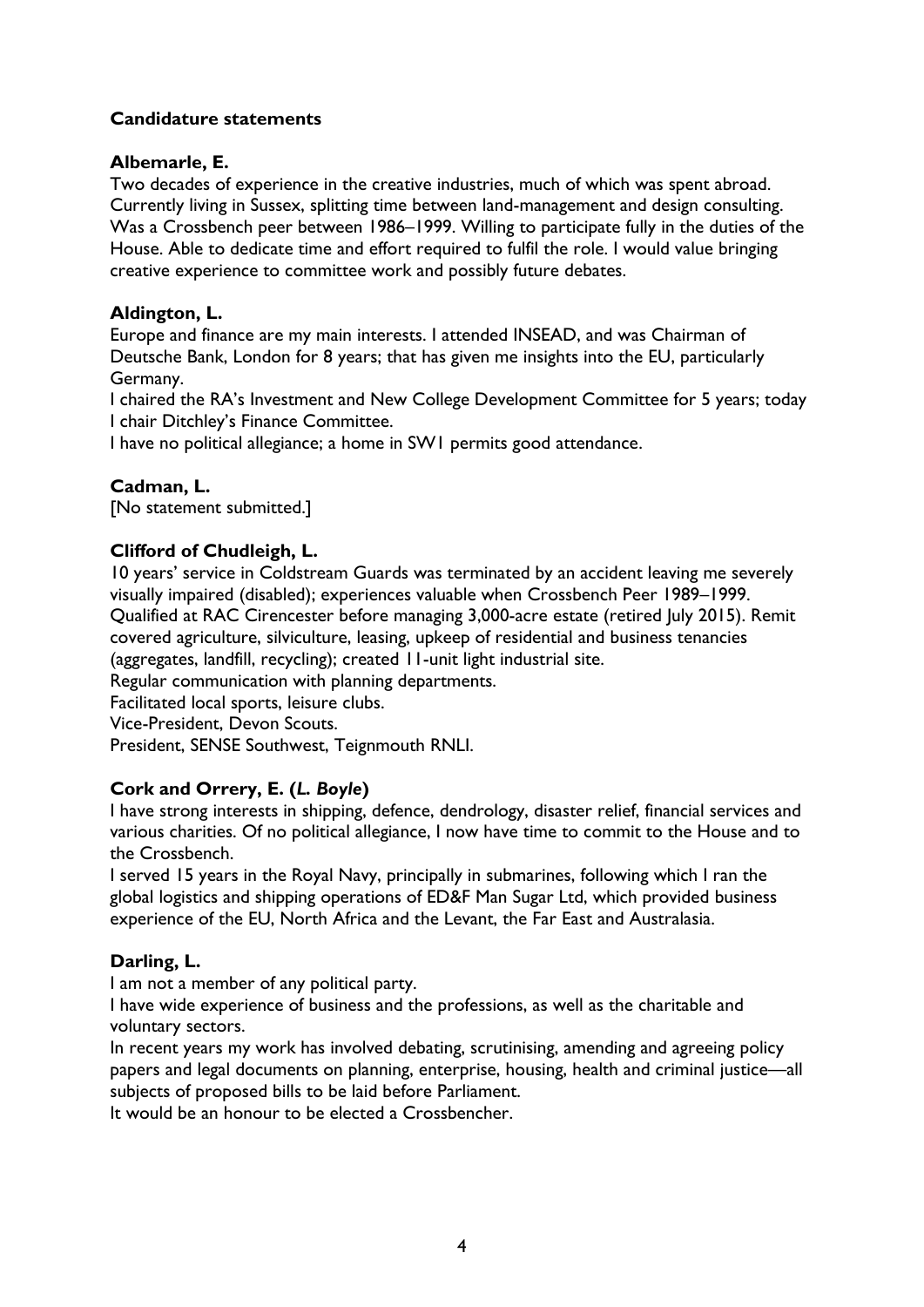#### **Harlech, L.**

I am a farmer, forester, land manager, heavy plant and haulage contractor—forty years in rural reconstruction and development—3rd world, mostly current and ex-war zones. My family and I have served this country for some seven centuries in peace and war. My interest in this country's and world politics and to achieve prosperity and peace thru-out the world. I have the experience.

## **Hood, V.**

Issues of social policy have more attention in the House of Lords. Recent examples include Lord Marks's Bill to provide rights to cohabitating couples, and Baroness Deech's Bill to limit financial claims in divorce. While my sympathies are more with the first than the second, they together demonstrate the privilege that it would be to serve on the Crossbench, providing the opportunity to influence policy and legislation in the arena of family breakdown.

## **Lloyd-George of Dwyfor, E.**

Not politically "orientated", in party terms, I would welcome the opportunity and embrace the responsibility of being a member of the Crossbenches and would be a regular attender. I have worked for a number of years in the field of political risk insurance in the private market and am now retired from that business.

## **Massereene and Ferrard, V. (***L. Oriel***)**

[No statement submitted.]

#### **Monson, L.**

A journalist and businessman, I developed a keen interest in public policy following the death in police custody of my son in Kenya. His violent end spurred me to campaign for justice both for him and for others ever since. I believe passionately in international development but we put too little emphasis on strengthening institutions, as my family's tragedy demonstrates. I wish to join your Lordships' House to help change that.

#### **Napier and Ettrick, L.**

After working for Lloyd's for 15 years, I established a landscaping business in Cambridgeshire in 1999. I train young people in horticultural skills. I also manage some woodland and wetland in the Scottish Borders. Born deaf, I have an understanding of disabilities, and have balanced political views. I don't belong to any party. I sincerely believe the House remains essential to the functioning of our democracy, for which I wish to serve.

#### **Oaksey, L.**

Barrister since 1985; QC since 2002. My practice includes cases involving negligence/misconduct by professionals, particularly re the law, financial services and auditing. I acted in the leading case on party funding. If elected I would try to contribute on these issues, among others: abuses in the financial services "industry"; redress for people let down by the fraud or incompetence of lawyers; abuses resulting from the liberalisation of the gambling laws; reform of Human Rights Act.